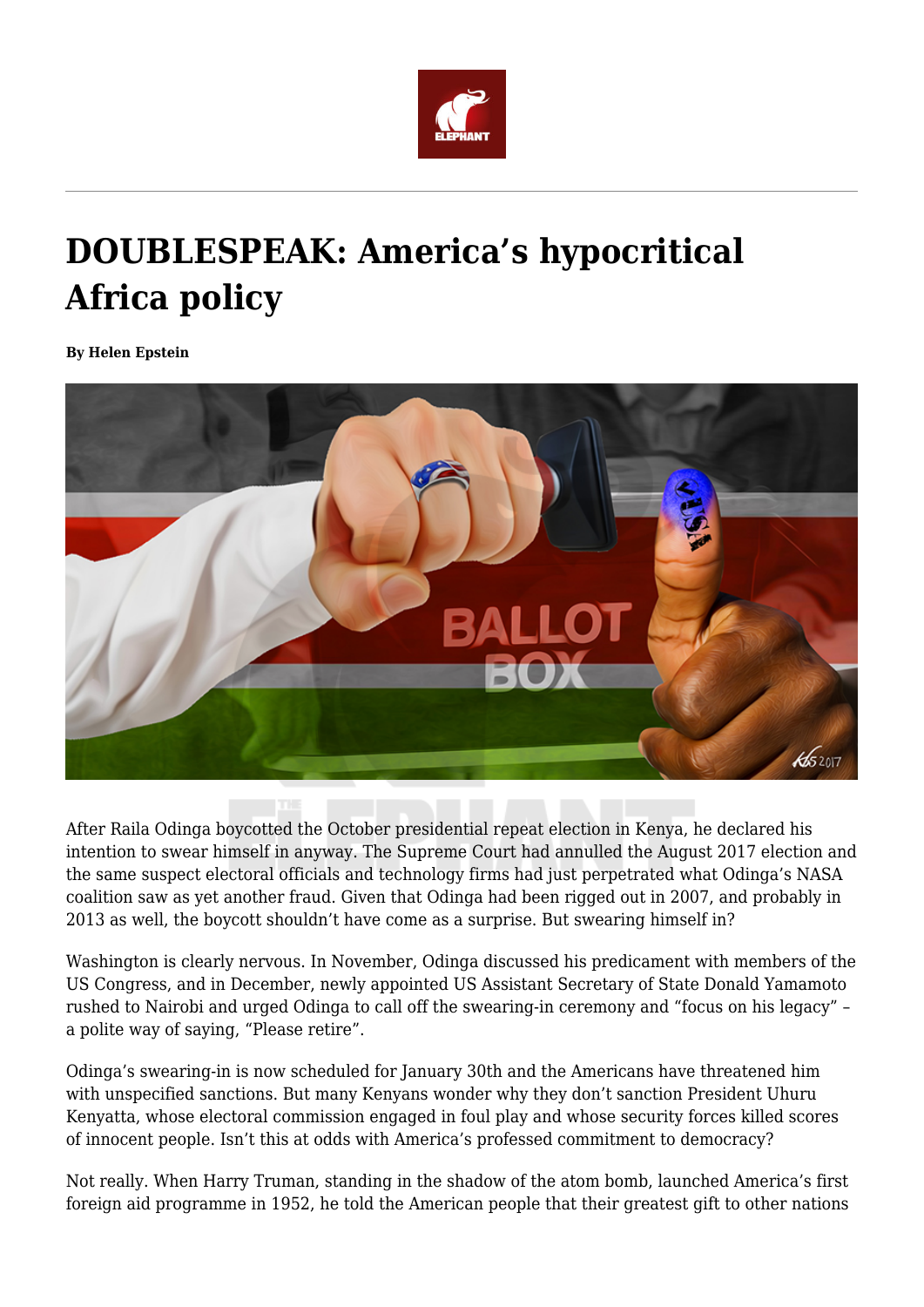would not be their technology and know-how, but "the true secret of our American revolution…that the vitality of our science, our industry, our culture is embedded in our political life…that only free men, freely governed, can make the magic of science and technology work for the benefit of human beings, not against them."

Odinga's swearing-in is now scheduled for January 30th and Washington has threatened him with unspecified sanctions. But many Kenyans wonder why they don't sanction President Uhuru Kenyatta, whose electoral commission engaged in foul play and whose security forces killed scores of innocent people.

But even as Truman was delivering this inspiring message, State Department officials were fretting about Europe's imperial retreat from the African continent. George Kennan, who helped shape early Cold War foreign policy, complained privately that non-Europeans were "impulsive, fanatical, ignorant, lazy, unhappy and prone to mental disorders and other biological deficiencies," writes historian James Hubbard in *The United States and the End of Colonial Rule in Africa*. The mixture of Westernised and exotic backgrounds created "embittered fanatics" who would easily succumb to Soviet-inspired demagoguery, Kennan wrote in his diary. "We have to get over our complex that every little black or brown man with a tommy gun in his hand is automatically a 16-carat patriot on the way to becoming the local George Washington," echoed Eisenhower's foreign policy adviser C. D. Jackson. In 1952, the US even opposed including an article on government by the will of the people in a draft United Nations Declaration of Human Rights. Vice President Richard Nixon put it bluntly: Africans could not be democratic, having only emerged from the trees 50 years earlier.

The Americans would have greatly preferred that the Europeans continue handling the Dark Continent through their empires, but decolonisation was inevitable. The fate of the French, who were being pummeled in Algeria, provided a lesson for what was in store for imperialists who overstayed their welcome.

In 1960, British Prime Minister Harold Macmillan spent two months touring Her Majesty's African colonies. Looking back on a decade of pro-independence riots in Malawi, Uganda, Kenya and elsewhere, and fearing a string of Boston Tea Parties across the globe, he drafted his famous "Winds of Change" speech announcing the British Empire's imminent dismantling. By 1965 the Empire had virtually disappeared.

Flummoxed as to what to say to a visiting Ethiopian diplomat, President Dwight Eisenhower mentioned that he'd heard that African elephants, unlike their Indian cousins, could not be tamed, a remark the visitor considered racist.

Washington realised it needed an Africa policy quickly. Diplomats were convinced that the Soviets were already "wooing" African independence activists. This wasn't true, according to numerous national security estimates; most emerging African leaders were concerned with internal and regional politics, and wished to remain neutral in the Cold War. But the Americans saw Marxist conspiracies in every trade deal or contact between African leaders and the USSR and they quietly panicked about what this might mean for control of the newly created United Nations and world supplies of diamonds, gold, uranium and other strategic resources.

However, Africa's soon to be 40-plus independent nations, countless tribes, and numerous clans posed a vexing policy conundrum because few in Washington knew anything about them. To Under Secretary of State George Ball, their names seemed like "typographical errors." Moreover,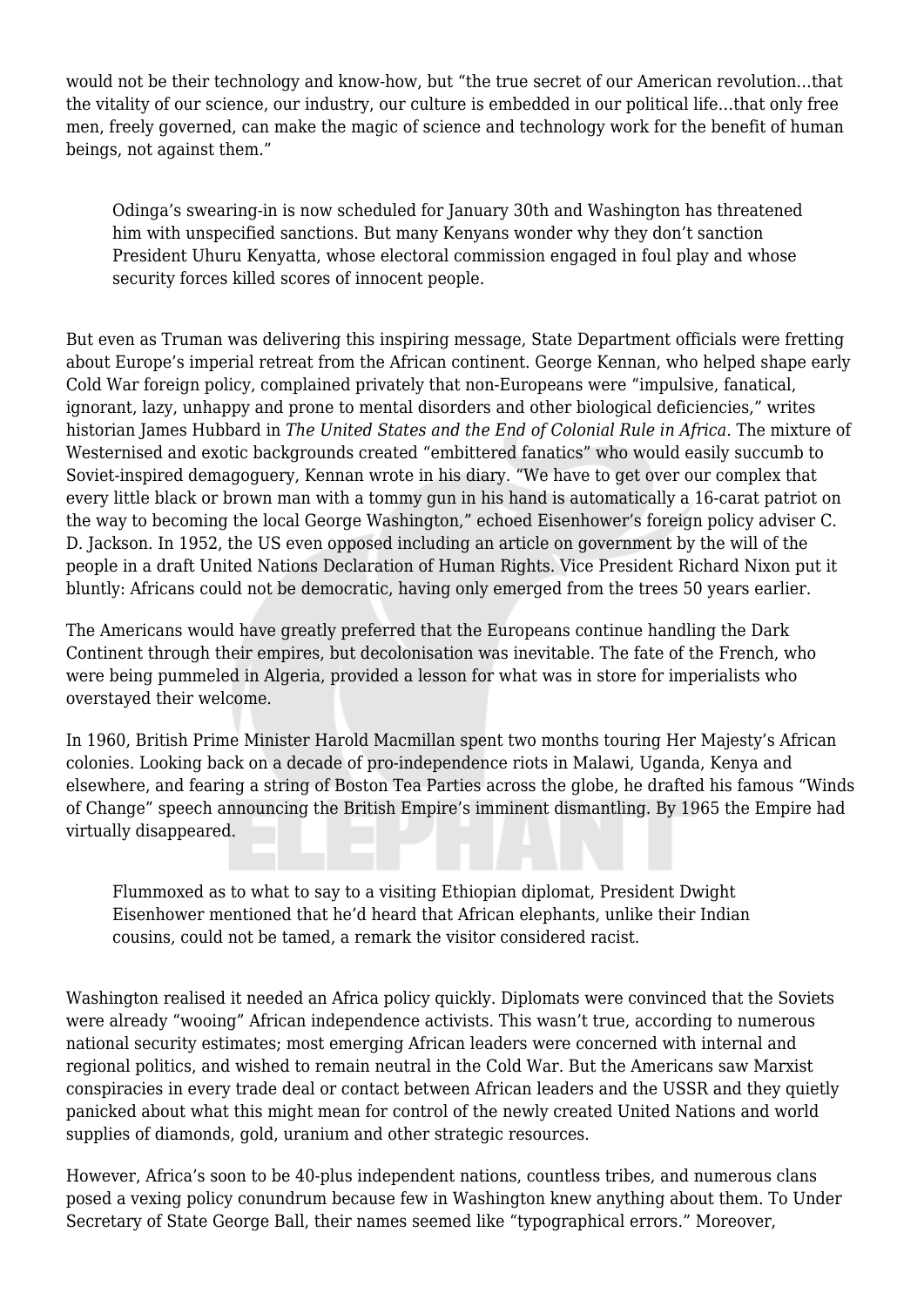America's treatment of its own black population posed serious diplomatic problems. Flummoxed as to what to say to a visiting Ethiopian diplomat, President Dwight Eisenhower mentioned that he'd heard that African elephants, unlike their Indian cousins, could not be tamed, a remark the visitor considered racist.

Eventually, Eisenhower arrived at a solution. America would pursue a "two track" approach, professing support for African self-determination in public, while giving African leaders a stark choice: Side with us or the Soviets. If with us, expect lavish foreign aid and a free rein to control your own people by any means, including harsh repression. If with the Reds, expect no US military or development aid, and risk being overthrown or assassinated by covert CIA operatives or rebels backed by them. In due course, African leaders deemed ambivalent about protecting US interests, including Congo's Patrice Lumumba, Ghana's Kwame Nkrumah and Uganda's Milton Obote, were shown the door, if not by US operatives, then by those of her allies. Meanwhile, Washington looked the other way when tyrant-allies like Zaire's Mobuto Sese Seko and South Africa's apartheid leaders oppressed, tortured and killed their own citizens.

After the Cold War ended around 1990, the US cautiously began withdrawing support from dictators and began supporting multi-party democracy in some African countries, including Ghana, Zambia, Malawi, Tanzania, South Africa, and eventually, Kenya. But some countries, including Uganda, Ethiopia and Rwanda, would not make the democracy list. Instead, their militaristic leaders would become America's new allies in a bloody campaign to rearrange the balance of power on the African continent, and hold back what Washington saw as the growing power of political Islam which had replaced the Soviet Union as its public enemy *du jour*.

Officially, US policymakers would say Africans needed to fight their own battles; in reality, Africans—particularly Ugandans, Rwandans and Ethiopians – would be fighting ours.

The stakes were high – an estimated \$24 trillion worth of unexploited oil, gold, diamonds, cobalt, uranium, and coltan, the raw material for cellphone and computer chips, most of which lay underground in Congo, that vast, poorly governed country at the heart of the continent. During the Cold War, these resources were kept out of Soviet hands by US-backed thugs such as Mobutu and South Africa's militaristic apartheid regime. But the fall of the Berlin Wall shifted the kaleidoscope, turning former enemies into friends and vice versa. South Africa would soon be free, and the aging and increasingly addled Marshall Mobutu was growing closer to Sudan, where a new Islamist government was recruiting militants throughout the Middle East to expand their own sphere of influence.

Since the fall of the Berlin Wall, virtually every major war on the African continent has been instigated by at least one of Washington's three main allies: Uganda, Rwanda and Ethiopia. Not one of these countries has ever held a free and fair presidential election. Yoweri Museveni has ruled Uganda since 1986; the Ethiopian People's Revolutionary Democratic Front (EPRDF) has clung to power since 1991; and Paul Kagame has been Rwanda's de facto leader since 1994. Many local elections in these countries are rigged as well. Nevertheless, every US administration since President Ronald Reagan's—including, sadly, Barack Obama's – has lavished weapons, financial assistance and praise on these tyrants, and helped them cement their grip on power.

At first, Kenyans, who'd suffered mightily under their own Cold War dictators, were spared Washington's machinations. But as the crisis in Somalia escalated after the bitter 2006 USsupported Ethiopian invasion, Washington seems to have taken a greater interest in who's running